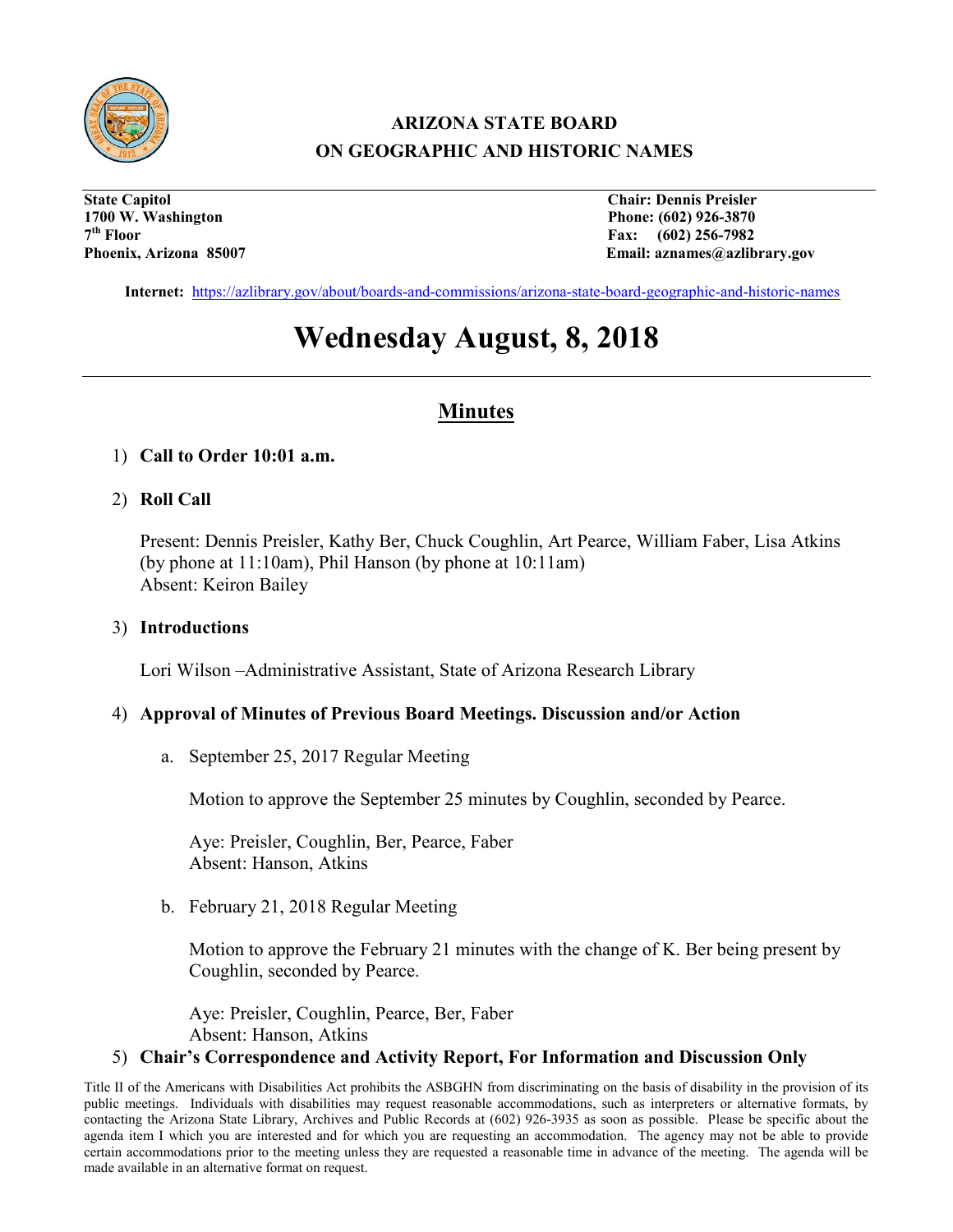D. Preisler updated that Arthur Pearce has been reappointed to the Board for five years.

#### 6) **ASBGHN Staff Report, For Information and Discussion Only**

a. Senate Bill 1200: Transportation Revisions (Chapter 260)

Ryan Ehrfurth updated the Board on Senate Bill 1200, which doesn't come into effect until June 2019, giving the Board time to adapt to the changes this bill brings in regards to scenic and historic highways. Further discussion will happen in the future on this item.

b. Council of Geographic Names Authorities Report

Ryan Ehrfurth submitted the annual report to the Council and it was recorded for their annual conference. The annual report is available to Board members if they wish to view it and it will be put onto the website as requested.

#### 7) **Update on Amendments to Sections 38-431, 38-431.01, and 38-431.07, Arizona Revised Statutes Relating to Public Meetings and Proceedings, For Information and Discussion Only**

Nancy Jasculua from Attorney General's office updated the changes to open meeting law. Pertains to electronic media communication and enforcement of breaks in the law. Training is available.

#### 8) **ASBGHN Staff Support Draft Policies, For Discussion only Chair**

A.R.S. § 41-835.02(D) provides, "(t)he Arizona state library, archives and public records shall provide staff support to the board." Chair will present the draft policies listed below, prepared by the Arizona Secretary of State's Office, to the Board for discussion and possible action:

- a. Arizona State Board on Geographic and Historic Names Board- Administration Support
- b. Arizona State Board on Geographic and Historic Names Board- Research Support

D. Preisler updated that the Board will be looking at its by-laws and form a committee so this item is placed aside until then. Members to sit on committee are D. Preisler, A. Pearce, P. Hanson*.*

#### 9) **Update to ASBGHN Website to Include Posting of Dockets, For Discussion and Possible Action**

D. Preisler updated that this issue had been visited and approved by a previous board so the dockets can go on the website. The Board would like to redo the website and will bring suggestions to a future meeting. They can direct staff of changes they would like as well.

#### 10) **Dockets For Discussion and/or Possible Action**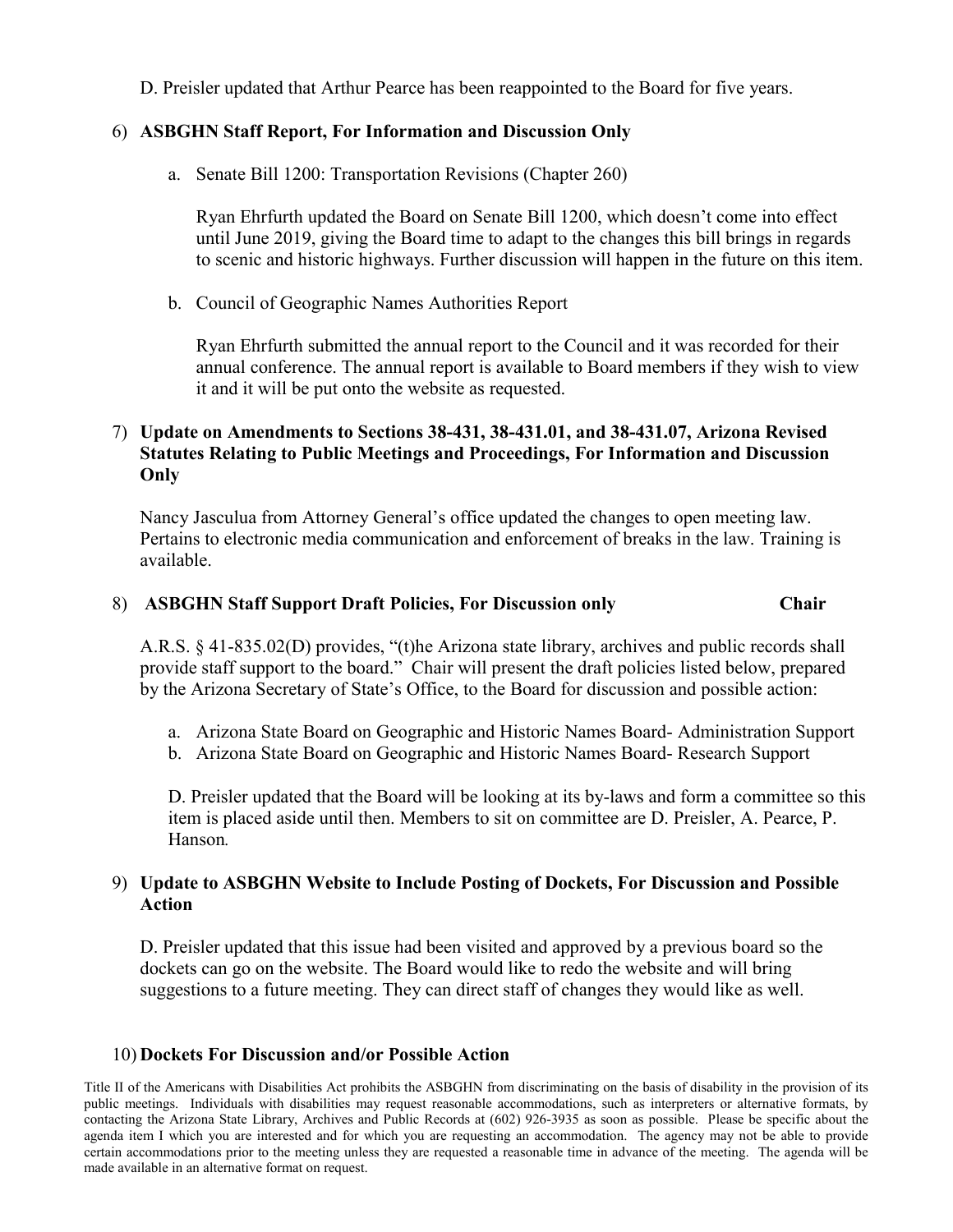#### **New Dockets**

a. Docket 2017-05, proposed new name, *Walkabout Mesa* in Yavapai County; Consider/Act upon

Ryan Ehrfurth updated the Board that the applicant is a private citizen and the proposed name change would bring no value to his ranch. There were no responses from parties that would hold interest in the change.

Motion for approval of the new name for Walkabout Mesa feature by A. Pearce; second, P. Hanson

Ayes: Preisler, Hanson, Ber, Faber, Coughlin, Pearce Absent: Atkins

b. Docket 2017-06, proposed new name, *Lincoln Ragsdale Memorial Monument* in Pinal County; Consider/Act Upon

R. Ehrfurth updated the Board on the background and details of this request. This is an application to name the monument. There were no comments from the public. The family was contacted. There is limited knowledge on how the monument was placed there or received acknowledgement as a scenic monument.

Motion to reject the proposed name change by A. Pearce; second, P. Hanson

Ayes: Preisler, Coughlin, Pearce, Ber, Faber, Hanson Absent: Atkins

c. Docket 2017-06A, proposed name change, if applicable, from *Jefferson Davis/Jefferson Davis Highway No. 70 Erected 1943 by Daughters of the Confederacy Arizona*, to *Lincoln Ragsdale Memorial Monument,* or if applicable, from *Superstition Mountain Monument to Lincoln Ragsdale Memorial Monument* in Pinal County; Consider/Act Upon

The proposal is to change the name of the monument. There are no Jefferson Davis monuments on any maps currently. It would be physically impossible to change the plaque. Gila River Indian Community rejects the name. This is an administrative change and would not be placed on any maps.

Motion to reject the proposed name change by A. Pearce; second by C. Coughlin

Ayes: Preisler, Coughlin, Pearce, Ber, Faber, Hanson Absent: Atkins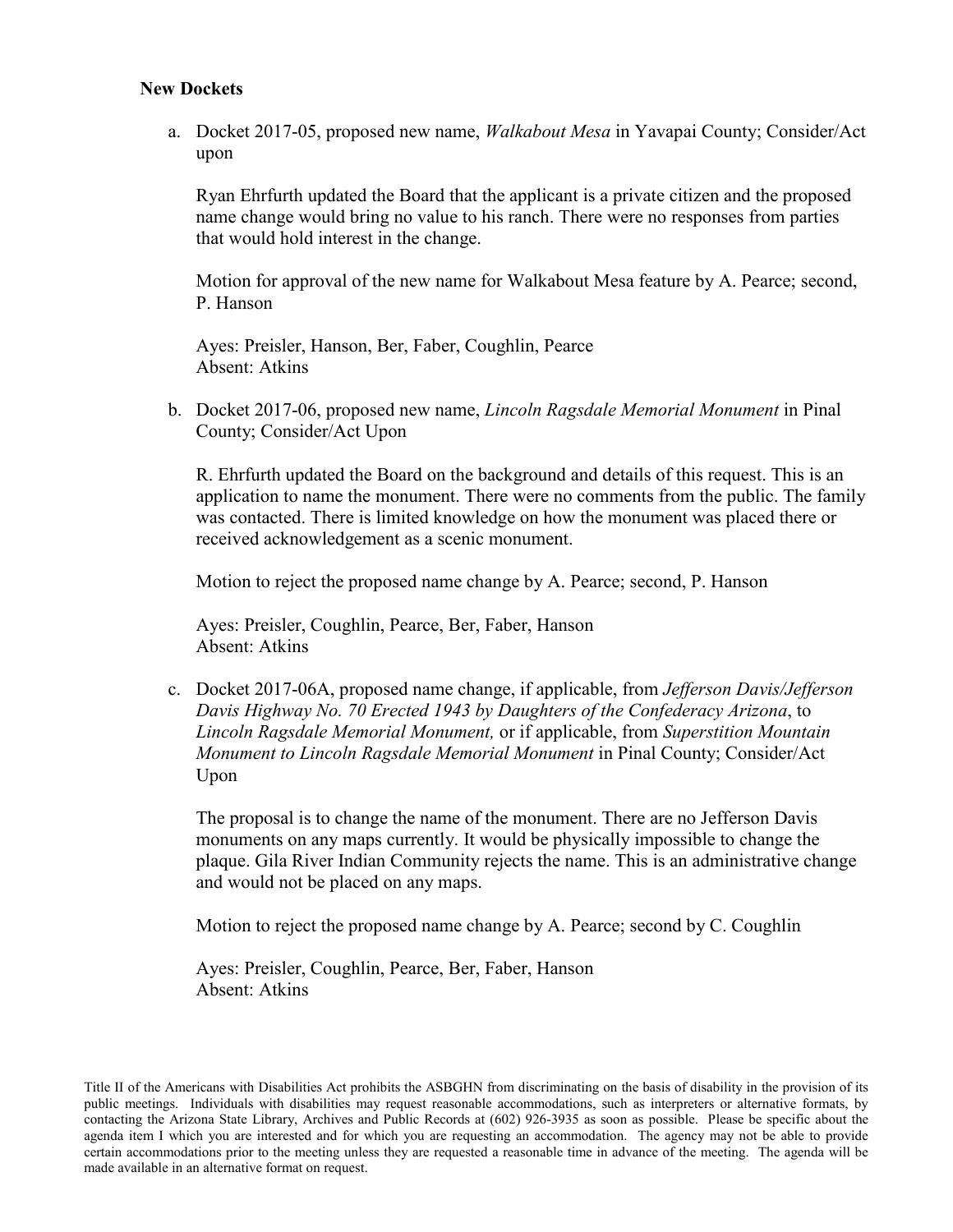d. Docket 2017-07, proposed new name, *Governor Rose Mofford Memorial Highway* in multiple counties; Consider/Act Upon

R. Ehrfurth updated on the responses received on this application, and the sections to which would be considered for the name. There are already sections that are named and this would have to be considered. Discussion on restricting the name to the markers from Globe to Capitol in Phoenix, and the implications for changing a whole road. Implications from SB1200 also considered.

The applicant spoke to the Board about the reasons for his application and the historical significance.

Substitute motion to propose the segment from Globe to the State Capitol be named the Rose Mofford Memorial Highway by C. Coughlin; second by P. Hanson.

Discussion concerning overlaying of the name with the Superstition Freeway and whether signage would be placed by ADOT. Pearce was concerned with the future implications of SB1200 and naming of highways.

Motion to move to executive session for discussion of legal advice with the attorney of the public body by D. Preisler; seconded by P. Hanson Ayes: Coughlin, Hanson, Pearce Faber, Atkins, Ber, Preisler

Board went into Executive Session Upon returning from Executive Session, the Board completed the discussion of the Substitute Motion and voted as follows: Ayes: Coughlin, Hanson Nayes: Pearce, Faber, Atkins, Ber, Preisler

e. Docket 2018-01, proposed new name, *Keating Peak*, in Maricopa County; Consider/Act Upon

R. Ehrfurth reported to the Board on the application and had sent notice to the applicant and supporters that the naming process could not happen until the person has been deceased for five years. The Board could vote or defer it due to the rules. Discussion concerning delaying the implementation at the five year mark (2021). Public comment was heard from supporters of the application.

Motion to adopt and delay the implementation of the name Keating Peak for five years by C. Coughlin. No second. Motion fails.

Board directed research staff to research a feature named after Barry Goldwater to establish precedent concerning naming and delaying implementation, and report at October meeting.

#### **Deferred Dockets**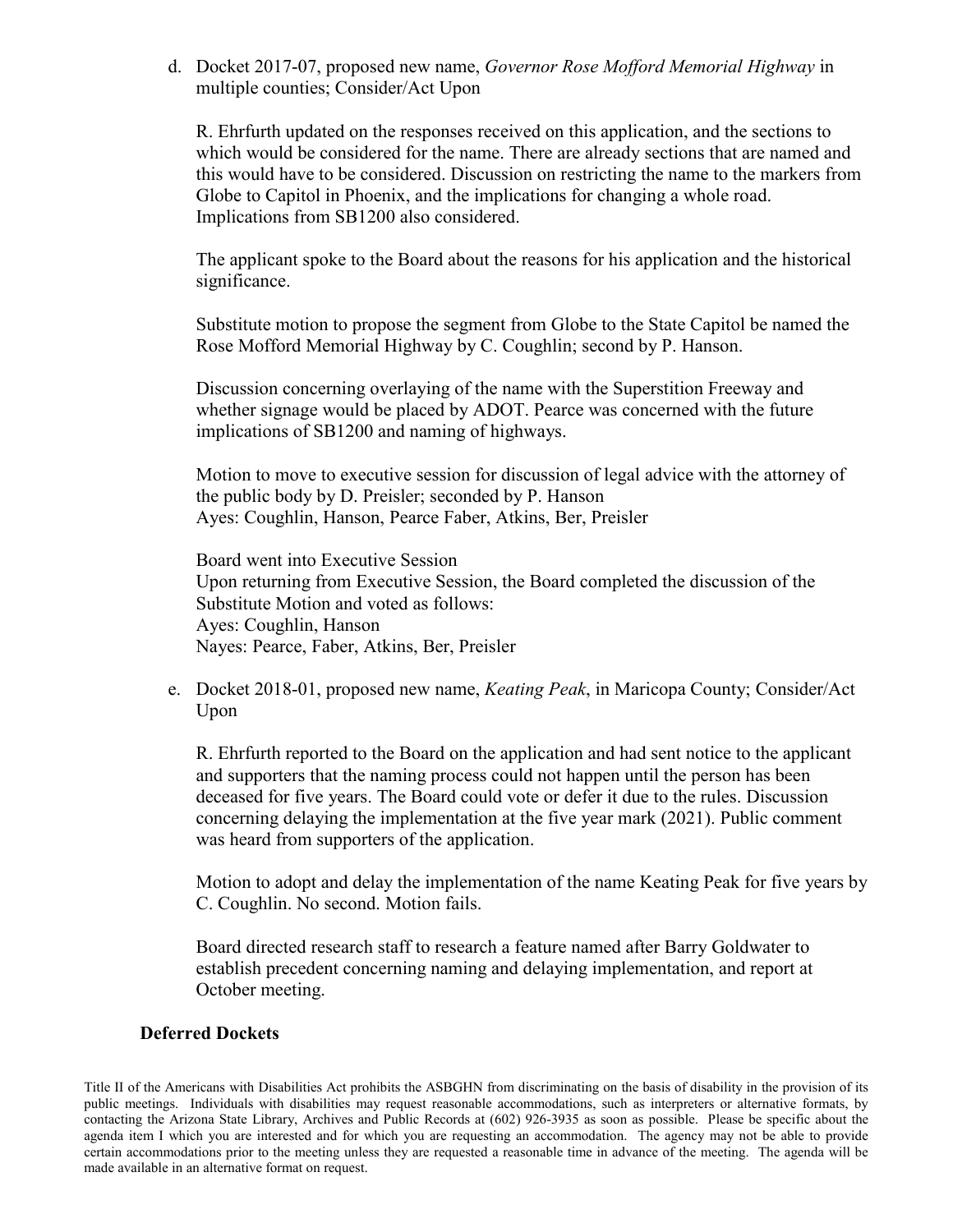- a. Docket 2015-01, *Odzilaayé Creek*, proposed name change for *Little Squaw Creek* in Yavapai and Maricopa County; Consider/Act upon
- b. Docket 2015-02, *Ledni Líí Creek*, proposed name change for *Squaw Creek* in Yavapai County; Consider/Act upon
- c. Docket 2015-03, *Ché Yagoodigúhn Creek*, proposed name change for *East Branch Squaw Creek* in Yavapai County; Consider/Act upon
- d. Docket 2015-04, *Iiyá Draw*, proposed name change for *Middle Fork Squaw Creek* in Yavapai County; Consider/Act upon
- e. Docket 2015-05, *Gosga Creek*, proposed name change for *North Fork Squaw Creek* in Yavapai County; Consider/Act upon
- f. Docket 2015-06, *Tudigis Creek*, proposed name change for *South Fork Squaw Creek* in Yavapai County; Consider/Act upon
- g. Docket 2015-07, *Hósh Flat*, proposed name change for *Squaw Creek Mesa* in Yavapai County; Consider/Act upon

Motion to reject the proposed name changes in dockets 2015-01 to 2015-07 by A. Pearce; second L. Atkins

Ayes: Preisler, Coughlin, Pearce, Ber, Faber, Hanson, Atkins

h. Docket 2016-02, proposed new name, *Ann Day Memorial Wildlife Bridge*, in Pima County; Consider/Act upon

Motion to approve the proposed new name by C. Coughlin. Second by K. Ber.

Ayes: Preisler, Coughlin, Ber, Faber, Hanson, Atkins Nayes: Pearce

i. Docket 2016-02A, proposed new name, *Day Pass*, in Pima County; Consider/Act upon

Motion to reject as new name by A. Pearce; seconded W. Faber

Ayes: Preisler, Coughlin, Pearce, Ber, Faber, Hanson, Atkins

j. Docket 2016-03, proposed name change, from *Twentyfour and One-half Mile Rapids* to *Bert Loper Rapid* in Coconino County; Consider/Act upon

R. Ehrfurth updated the Board that no other responses were heard on the application. This is a gesture as there already is a monument for Bert Loper.

Motion to approve the proposed name change by C. Coughlin; second by L. Atkins

Title II of the Americans with Disabilities Act prohibits the ASBGHN from discriminating on the basis of disability in the provision of its public meetings. Individuals with disabilities may request reasonable accommodations, such as interpreters or alternative formats, by contacting the Arizona State Library, Archives and Public Records at (602) 926-3935 as soon as possible. Please be specific about the agenda item I which you are interested and for which you are requesting an accommodation. The agency may not be able to provide certain accommodations prior to the meeting unless they are requested a reasonable time in advance of the meeting. The agenda will be made available in an alternative format on request.